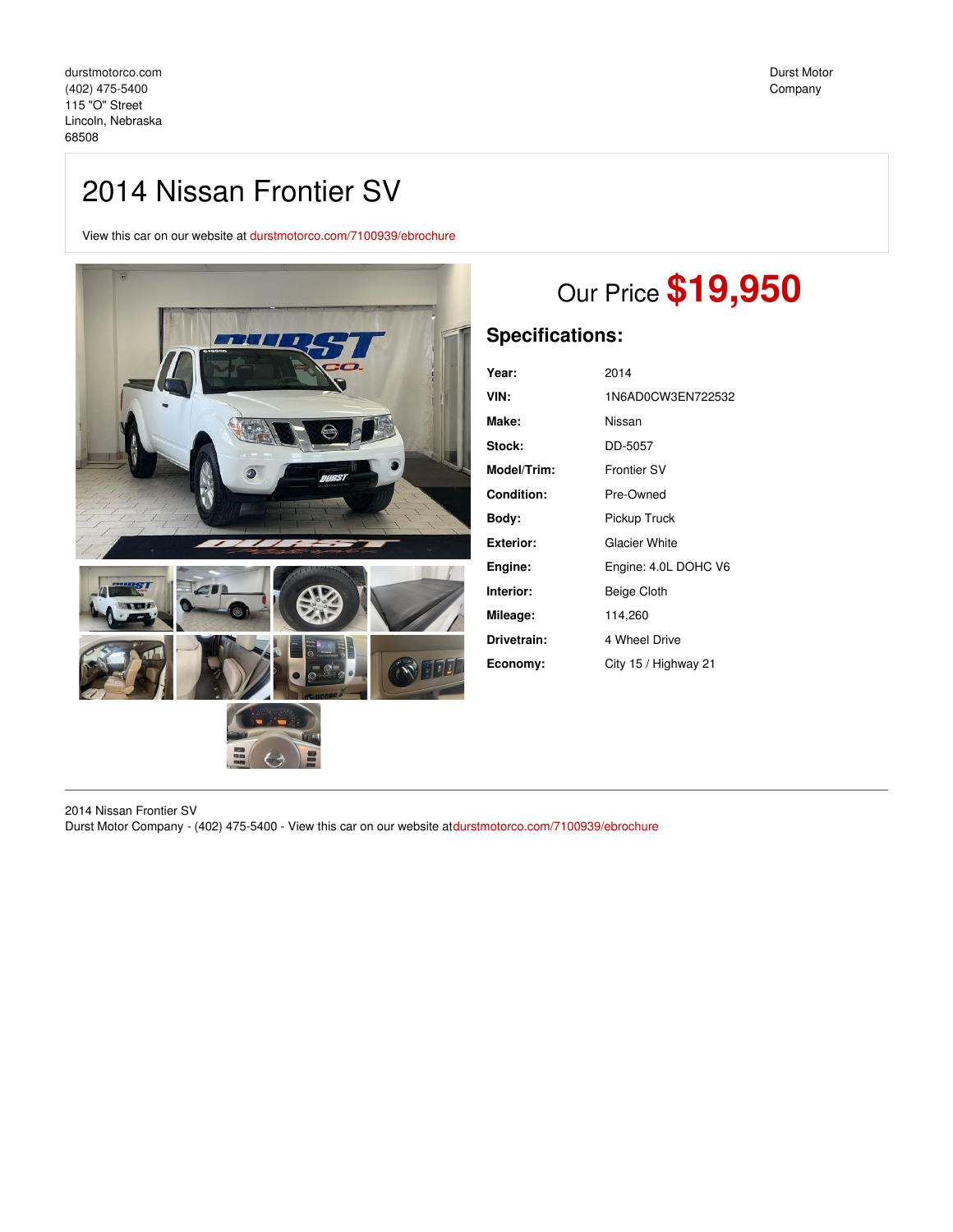

## 2014 Nissan Frontier SV

Durst Motor Company - (402) 475-5400 - View this car on our website at[durstmotorco.com/7100939/ebrochure](https://durstmotorco.com/vehicle/7100939/2014-nissan-frontier-sv-lincoln-nebraska-68508/7100939/ebrochure)

# **Installed Options**

# **Interior**

- Front Bucket Seats -inc: 4-way adjustable and fold-flat passenger seat Driver Seat
- Passenger Seat- 50-50 Folding Jump Front Facing Fold-Up Cushion Rear Seat
- Manual Tilt Steering Column
- Gauges -inc: Speedometer, Odometer, Voltmeter, Oil Pressure, Engine Coolant Temp, Tachometer and Trip Odometer
- Fixed Rear Windows- Front Cupholder- Rear Cupholder
- Remote Keyless Entry w/Illuminated Entry and Panic Button
- Cruise Control w/Steering Wheel Controls- HVAC -inc: Underseat Ducts
- Manual Air Conditioning- Illuminated Locking Glove Box- Driver Foot Rest
- Interior Trim -inc: Metal-Look Instrument Panel Insert and Chrome Interior Accents
- Full Cloth Headliner- Urethane Gear Shifter Material- Cloth Seat Trim
- Day-Night Rearview Mirror
- Driver And Passenger Visor Vanity Mirrors w/Driver And Passenger Auxiliary Mirror
- Full Floor Console w/Covered Storage, Mini Overhead Console w/Storage and 3 12V DC Power Outlets
- Fade-To-Off Interior Lighting- Front Map Lights- Full Carpet Floor Covering
- Pickup Cargo Box Lights
- Instrument Panel Bin, Dashboard Storage, Driver / Passenger And Rear Door Bins and 2nd Row Underseat Storage
- Power 1st Row Windows w/Driver 1-Touch Down Delayed Accessory Power
- Power Door Locks w/Autolock Feature- Analog Appearance
- Manual Anti-Whiplash Adjustable Front Head Restraints and Manual Adjustable Rear Head **Restraints**
- Front Center Armrest- Engine Immobilizer- 3 12V DC Power Outlets

### **Exterior**

- Wheels: 16" Alloy- Tires: P265/70R16 OWL BFG Long Trail- Regular Box Style
- Wheels w/Silver Accents- Steel Spare Wheel
- Full-Size Spare Tire Stored Underbody w/Crankdown- Clearcoat Paint